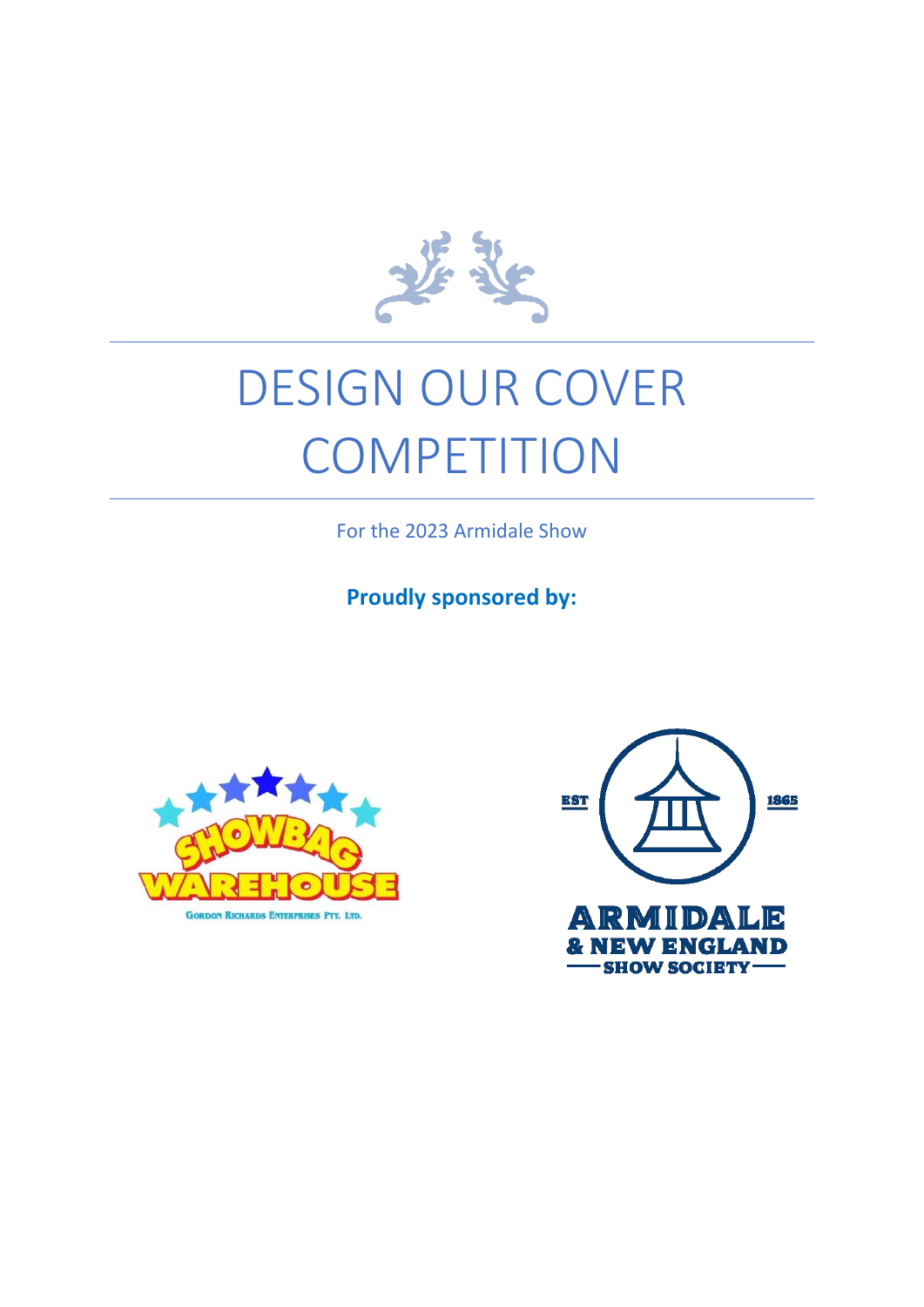The Armidale & New England Show, formerly the Armidale & New England Pastoral, Agricultural and Horticultural Association, is the longest running community-organized event in Armidale, with the first Show being held in 1876.

The 2023 Armidale Show will be held on March 3rd & 4<sup>th</sup> 2023, and we are looking to find an amazing artwork to feature on the cover of our Show Schedule.

## **1. Who can participate?**

Participants must fall into one of the following categories

- Category  $A 5$  to 10 years old
- Category  $B 11$  to 15 years old
- Category C 16 to 18 years old

### **2. Competition theme:**

The theme for the 2023 Armidale Show is:

#### **"Celebrating Our Rural Communities: From Little Things, Big Things Grow".**

Each participant should design a cover around this theme, that includes the words 'Armidale Show Schedule 2023'

#### **3. Entry:**

This competition is **FREE**

#### **4. Conditions**

- 1. Only one entry per person
- 2. All submissions should be the own work of the entrant
- 3. All submissions should be made on an A4 sized (210 cm x 297 cm) document
- 4. Category A & B entries need to be signed by a guardian
- 5. Entries close September 17<sup>th</sup> 2021
- 6. Awards and prizes will be given for  $1<sup>st</sup>$ , 2<sup>nd</sup> and 3<sup>rd</sup> place getters. All entries will be displayed in the Pavilion at the 2022 Armidale Show in March 2023